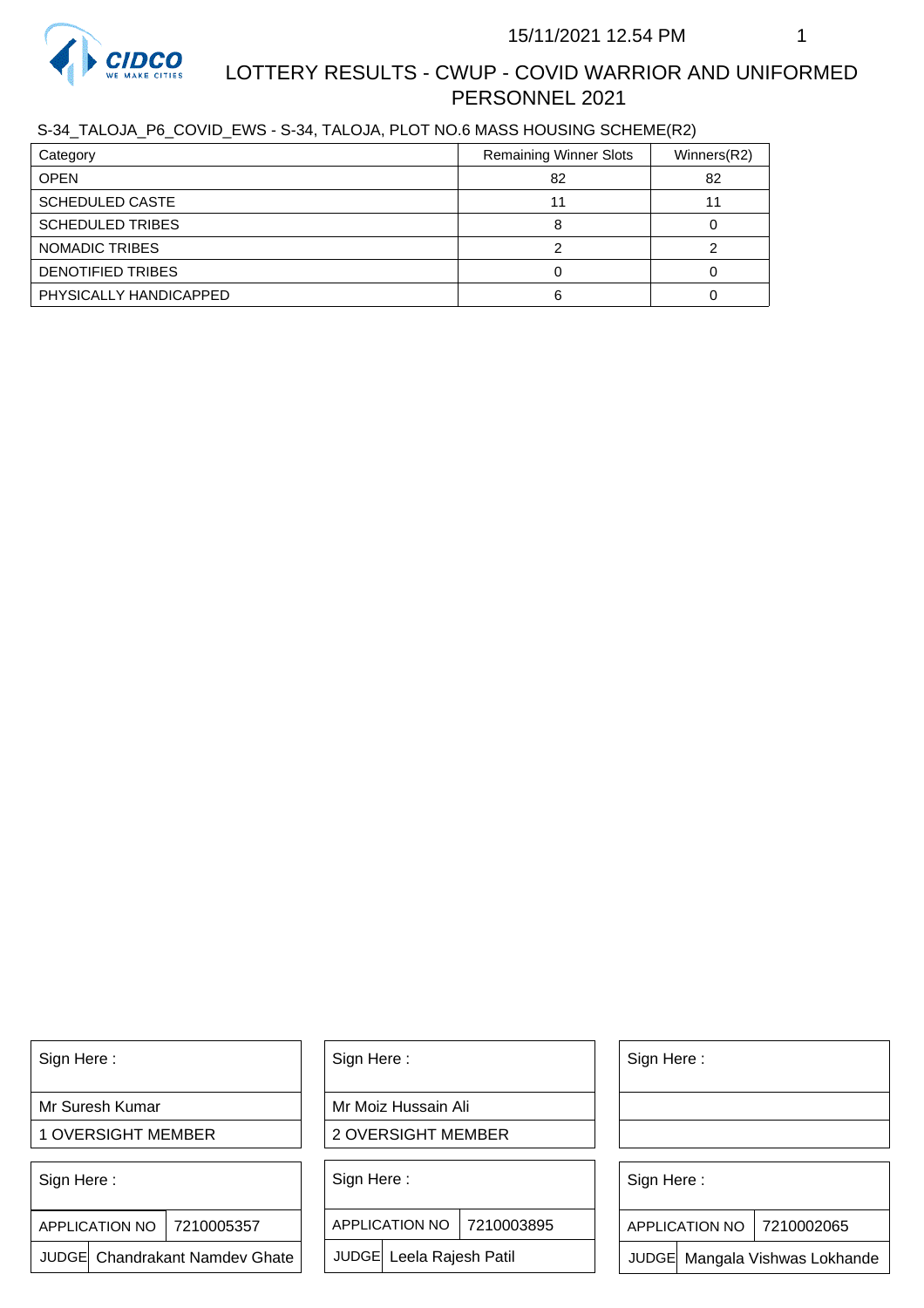

Winner List

 LOTTERY RESULTS - CWUP - COVID WARRIOR AND UNIFORMED PERSONNEL 2021

### Scheme: S-34\_TALOJA\_P6\_COVID\_EWS - S-34, TALOJA, PLOT NO.6 MASS HOUSING SCHEME

Category - OPEN - OPEN

| Priority No     | Application<br>Number | <b>Applicant Name</b>                        | Flat*<br>Bd, Wg, Fl, Ft (Rnd) | Priority No | Application<br>Number | <b>Applicant Name</b>                         | Flat*<br>Bd, Wg, Fl, Ft (Rnd) |
|-----------------|-----------------------|----------------------------------------------|-------------------------------|-------------|-----------------------|-----------------------------------------------|-------------------------------|
| 1               | 7210006287            | Mr Kailas Baghuji Raut                       | E06, -, 12,<br>7(R2)          | 21          | 7210001640            | Mrs Rekha Dinesh Shinde                       | E07, $-$ , $4$ , $6(R2)$      |
| $\overline{2}$  | 7210003862            | Mrs Varsha Rajaram Kale                      | $E04, -1, 1(R2)$              | 22          | 7210006109            | Mr Sabhajeet Ramkaran<br>Yadav                | E07, -, 14,<br>8(R2)          |
| 3               | 7210009336            | Mrs Neeta Santosh<br>Deshmukh                | E06, -, 14,<br>4(R2)          | 23          | 7210002206            | Mr Prasad Babu Kachare                        | $E01, -3, 8(R2)$              |
| 4               | 7210004222            | Mrs Ranjana Maruti Godse                     | E02, -, 13,<br>4(R2)          | 24          | 7210001024            | Mrs Ranjana Bhatu Mali                        | E04, $-$ , $7$ , $2(R2)$      |
| $5\phantom{.0}$ | 7210000536            | Mr Ganesh Narayan Pawar   E06, -, 3, 6(R2)   |                               | 25          | 7210000423            | Mrs Varsharani Ritesh<br>Vyavahare            | E02, -, 8, 4(R2)              |
| 6               | 7210001599            | Kiran<br>Anant<br>M r<br>Gambhirrao          | E02, -, 4, 1(R2)              | 26          | 7210000174            | Mrs Nikita Suresh Bhalerao   E04, -, 1, 3(R2) |                               |
| $\overline{7}$  | 7210008584            | Mrs Aarti Kadam                              | E07, -, 14,<br>2(R2)          | 27          | 7210004699            | Mrs Madhuri Nitin<br>Chaudhari                | E06, -, 13,<br>8(R2)          |
| 8               | 7210001718            | Ms Vinaya Chandrakant<br>Panchal             | E02, -, 7, 1(R2)              | 28          | 7210002233            | Mrs Reshma Deepak Mane   E04, -, 2, 4(R2)     |                               |
| 9               | 7210009051            | Mr Nilesh Gangaram<br>Shinde                 | E06, -, 2, 5(R2)              | 29          | 7210003840            | Ms Sonal Deshmukh                             | E07, $-$ , 1, 2(R2)           |
| 10              | 7210002462            | Mr Rahul Dinkar Patil                        | E01, $-$ , $7$ , $7$ (R2)     | 30          | 7210004826            | Mrs Kanchan Santosh<br>Raut                   | E05, -, 5, 3(R2)              |
| 11              | 7210003781            | Mr Prasanna Kisan Bhujbal   E07, -, 6, 3(R2) |                               | 31          | 7210009710            | Ms Karuna Santosh Pavar                       | E02, $-$ , $7$ , $7$ (R2)     |
| 12              | 7210010016            | Mr Mohnish Janardan<br>Mhatre                | E03, -, 8, 2(R2)              | 32          | 7210009655            | Mrs Rupali Manoj Patil                        | E04, $-$ , 8, 4(R2)           |
| 13              | 7210002592            | Mr Ashok Bhagawan<br>Gaikwad                 | E04, -, 9, 5(R2)              | 33          | 7210005383            | Mr Sachin Narayan Dalvi                       | E02, -, 14,<br>4(R2)          |
| 14              | 7210001200            | Mr Kiran Gopalrao Jagtap                     | $E06, -1, 6(R2)$              | 34          | 7210001066            | Mrs Sujata Jitender<br>Sharma                 | E04, -, 13,<br>1(R2)          |
| 15              | 7210000416            | Ms Tejaswini Sampat<br>Shejwal               | E06, -, 1, 4(R2)              | 35          | 7210001120            | Mr Ankush Laxman<br>Jogdand                   | E03, -, 7, 5(R2)              |
| 16              | 7210003539            | Mrs Sanju<br>Vijay<br>Chaurasiya             | E07, -, 10,<br>7(R2)          | 36          | 7210008500            | Mr Datta Keshavrao<br>Dhumal                  | E01, -, 14,<br>3(R2)          |
| 17              | 7210002822            | Ms Namrata Chandrakant<br>Chavan             | E06, -, 4, 2(R2)              | 37          | 7210004527            | Mr Uday Vijay Sanas                           | $E06, -2, 2(R2)$              |
| 18              | 7210002980            | Mrs Minal Shamrao<br>Gaikwad                 | $E07, -, 2, 6(R2)$            | 38          | 7210000291            | Mr Satappa Shamarao<br><b>Bachate</b>         | $E05, -10,$<br>2(R2)          |
| 19              | 7210004677            | Mrs Swati Dilip Dhembare                     | E07, $-$ , 4, 1(R2)           | 39          | 7210006677            | Mr Nandkumar Maruti Pol                       | E06, $-$ , 6, 7(R2)           |
| 20              | 7210002191            | Mrs Manisha Shashikant<br>Balkavde           | E01, -, 12,<br>8(R2)          | 40          | 7210004261            | Mrs Manali Ranaba Patil                       | E01, -, 13,<br>3(R2)          |
|                 |                       |                                              |                               |             |                       |                                               |                               |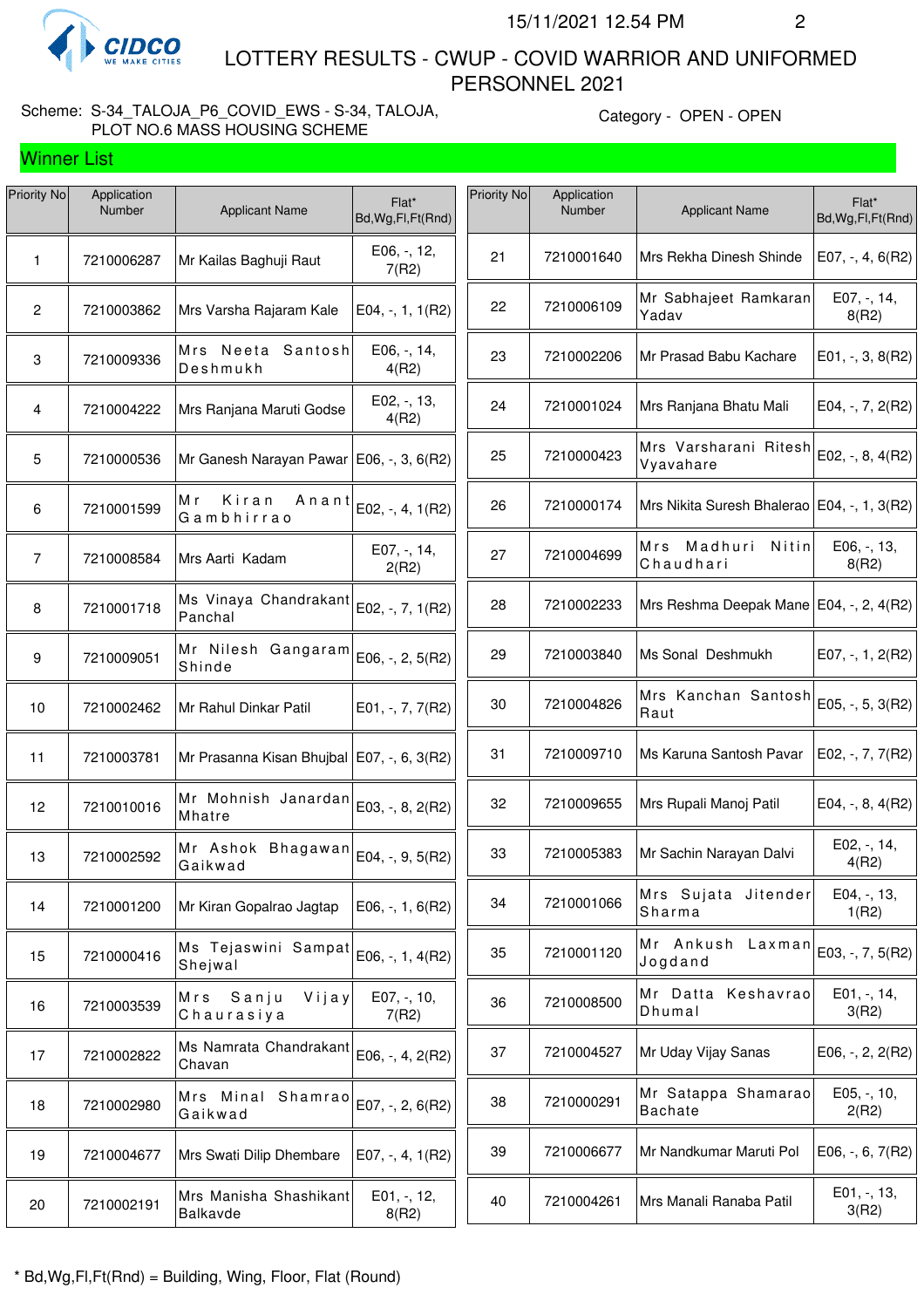

Winner List

 LOTTERY RESULTS - CWUP - COVID WARRIOR AND UNIFORMED PERSONNEL 2021

### Scheme: S-34\_TALOJA\_P6\_COVID\_EWS - S-34, TALOJA, PLOT NO.6 MASS HOUSING SCHEME

Category - OPEN - OPEN

| Priority No | Application<br>Number | <b>Applicant Name</b>                  | Flat*<br>Bd, Wg, Fl, Ft (Rnd) | Priority No | Application<br>Number | <b>Applicant Name</b>                           | Flat*<br>Bd, Wg, Fl, Ft (Rnd) |
|-------------|-----------------------|----------------------------------------|-------------------------------|-------------|-----------------------|-------------------------------------------------|-------------------------------|
| 41          | 7210008334            | Mr Rupesh Subhash<br>Khadke            | E05, -, 8, 3(R2)              | 61          | 7210004729            | Mr Vishal Vasudev Dane                          | E02, $-$ , 2, 1(R2)           |
| 42          | 7210004631            | Ms Usha<br>Santosh<br><b>Battalwad</b> | E01, -, 11,<br>8(R2)          | 62          | 7210005845            | Mr Onkar Laxman Jadhav                          | $E06, -1, 3(R2)$              |
| 43          | 7210005837            | Mrs Sadhana Balasaheb<br>Deshmukh      | E03, -, 1, 6(R2)              | 63          | 7210008203            | Mr Abhiman Bansi Tambe                          | E06, -, 13,<br>2(R2)          |
| 44          | 7210000828            | Mr Samadhan Ananda<br>Patil            | E02, -, 7, 3(R2)              | 64          | 7210002012            | Mrs Suvarna Laxman<br>Ranjane                   | E07, -, 13,<br>3(R2)          |
| 45          | 7210005486            | Mr Rahul Rokade                        | $E06, -, 9, 5(R2)$            | 65          | 7210000774            | Mr Sagar<br>Ajabrao<br>Samadure                 | E03, -, 13,<br>4(R2)          |
| 46          | 7210005056            | Mr Narendra Narayan<br>Ambre           | E06, -, 12,<br>1(R2)          | 66          | 7210009144            | Mr Avinash Anandrao<br>Gaikwad                  | E05, -, 11,<br>5(R2)          |
| 47          | 7210008623            | Mrs Komal Ravindra<br>Surana           | E03, -, 1, 3(R2)              | 67          | 7210005077            | Mr Sanket Suryakant<br>Ramane                   | E04, -, 4, 6(R2)              |
| 48          | 7210002440            | Mr Ganesh Krushnaji<br>Gaikwad         | E07, -, 7, 6(R2)              | 68          | 7210003238            | Mr Pradip Maruti Sakpal                         | E07, -, 13,<br>2(R2)          |
| 49          | 7210002918            | Mr Pitambar Ravindra<br>Howal          | E03, -, 1, 4(R2)              | 69          | 7210002686            | Mr Milind Prakash Tayade                        | E07, -, 3, 2(R2)              |
| 50          | 7210006907            | Mrs Vijayalaxmi Loka<br>Medar          | E06, -, 3, 8(R2)              | 70          | 7210002739            | Ms Sunita Vaibhav<br>Chandane                   | E01, -, 7, 5(R2)              |
| 51          | 7210009785            | Mrs Shrimanti Suresh Patil             | $E07, -, 5, 3(R2)$            | 71          | 7210003274            | Mr Sitaram Maroti Linge                         | $E01, -110,$<br>5(R2)         |
| 52          | 7210000005            | Mr Deepak Subhash Ingle                | E07, -, 11,<br>5(R2)          | 72          | 7210008411            | Mr Ganesh Prakash $ E05, -1, 2(R2) $<br>Kasurde |                               |
| 53          | 7210004713            | Mrs Ratnaprabha Sanjay<br>Chaudhary    | E01, -, 5, 6(R2)              | 73          | 7210001604            | Ms Shilpa Lalchand Gupta                        | E05, -, 14,<br>2(R2)          |
| 54          | 7210004357            | Mr Sharad<br>Laxman<br>Dhawale         | E04, -, 4, 3(R2)              | 74          | 7210008345            | Mr Roheet Jayram<br>Khambe                      | E07, -, 4, 2(R2)              |
| 55          | 7210006256            | Mr Sunil Vishnu Dudhane                | E02, $-$ , 2, 6(R2)           | 75          | 7210009059            | Mr Mohammed Noaman<br>Aslam Momin               | E06, -, 3, 3(R2)              |
| 56          | 7210007429            | Mrs Anita Walmikrao<br>Shelar          | E07, -, 8, 6(R2)              | 76          | 7210002203            | Mr Kishor<br>Bapurao<br>Phulpagar               | E06, -, 11,<br>4(R2)          |
| 57          | 7210007010            | Ms Sujata Sachin Yadav                 | E06, -, 10,<br>5(R2)          | 77          | 7210008473            | Ms Anushka Arvind Sanap                         | E01, -, 10,<br>4(R2)          |
| 58          | 7210001262            | Mr Sanjay Vilas Sutar                  | E03, -, 11,<br>2(R2)          | 78          | 7210002147            | Mrs Chhaya Prakash Patil                        | E07, $-$ , 1, 7(R2)           |
| 59          | 7210001135            | Mr Sangram Ashok<br>Salunkhe           | E02, -, 1, 1(R2)              | 79          | 7210000247            | Ms Archana Pravin<br>Sonawane                   | E06, -, 6, 2(R2)              |
| 60          | 7210002754            | Mr Nitin Mahadeo Mohite                | E05, $-$ , $9$ , $2(R2)$      | 80          | 7210007271            | Mr Nitin Shankar Upalkar                        | E02, -, 12,<br>6(R2)          |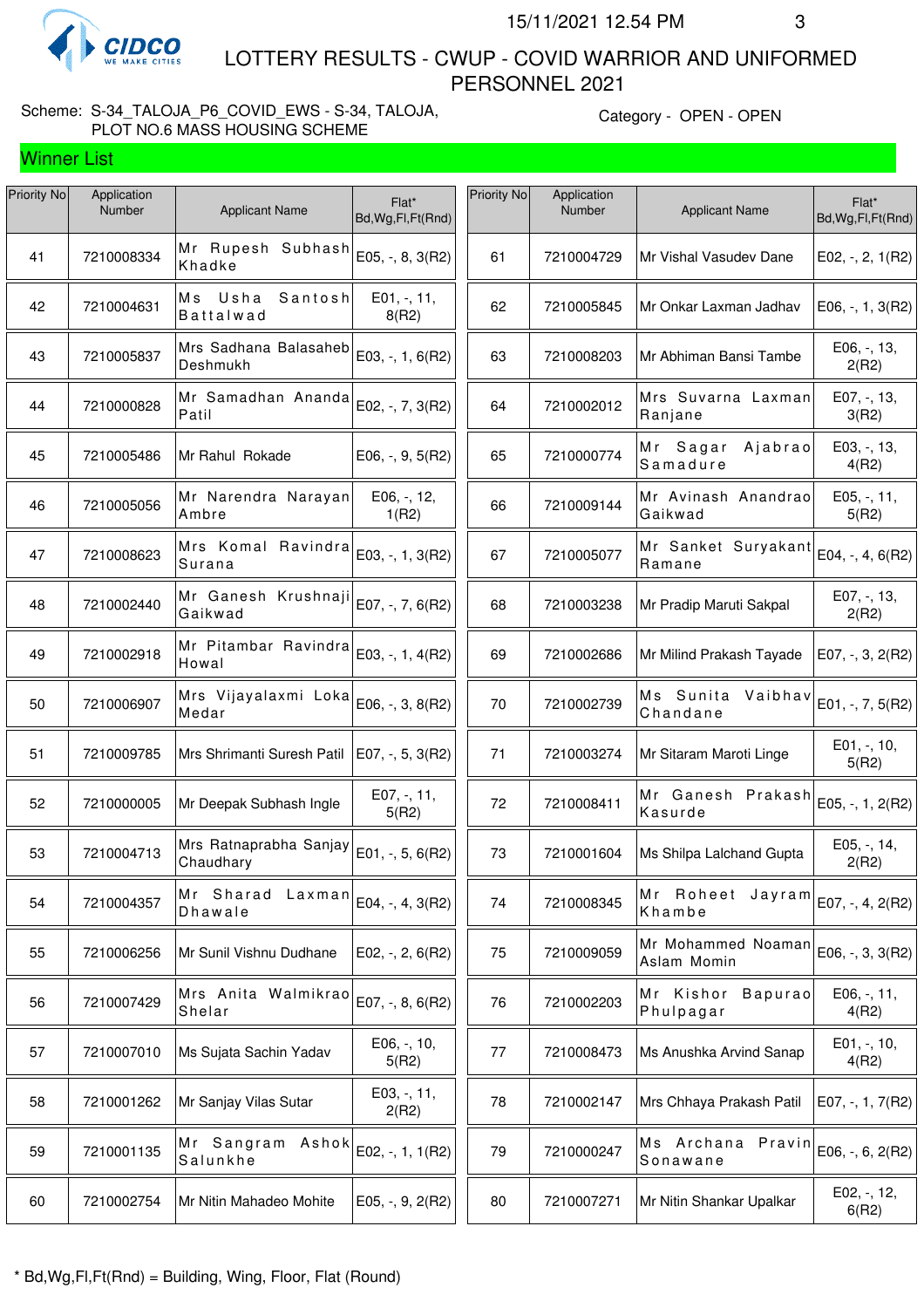

#### Scheme: S-34\_TALOJA\_P6\_COVID\_EWS - S-34, TALOJA, PLOT NO.6 MASS HOUSING SCHEME

Category - OPEN - OPEN

|  |  | <b>Winner List</b> |  |
|--|--|--------------------|--|
|--|--|--------------------|--|

| Priority No | Application<br><b>Number</b> | <b>Applicant Name</b>                      | Flat*<br>Bd, Wg, Fl, Ft(Rnd) |
|-------------|------------------------------|--------------------------------------------|------------------------------|
| 81          | 7210004836                   | Mrs Neeta Mangesh Desai   E04, -, 1, 5(R2) |                              |
| 82          | 7210004777                   | Mrs Ankita Varshney                        | E06, $-$ , 5, 7(R2)          |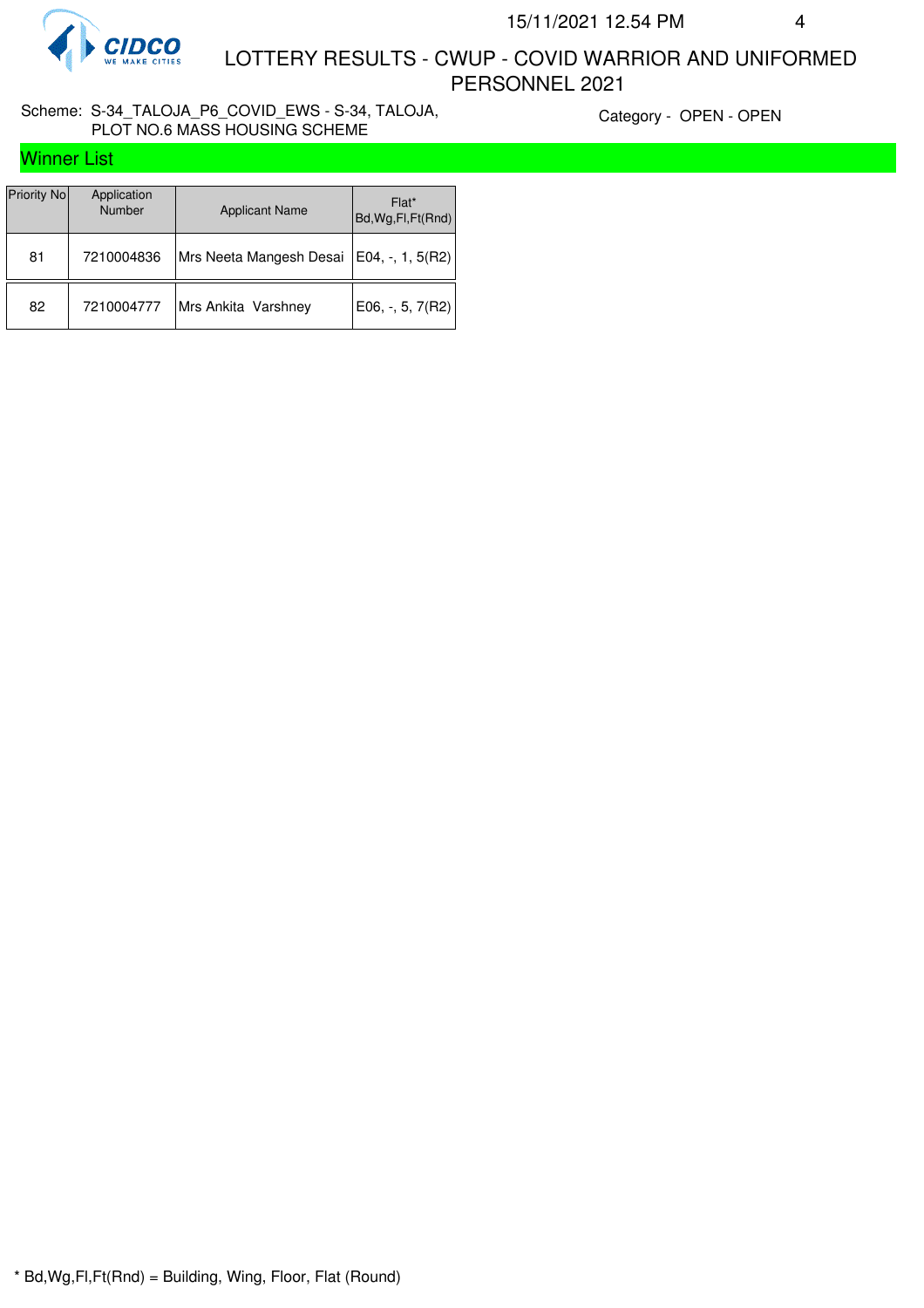

### Scheme: S-34\_TALOJA\_P6\_COVID\_EWS - S-34, TALOJA, PLOT NO.6 MASS HOUSING SCHEME

Category - SC - SCHEDULED CASTE

## Winner List

| <b>Priority No</b> | Application<br>Number | <b>Applicant Name</b>               | Flat*<br>Bd, Wg, Fl, Ft (Rnd) |
|--------------------|-----------------------|-------------------------------------|-------------------------------|
| $\mathbf{1}$       | 7210001157            | Mr<br>Mangesh<br>Ganpat<br>Sonawane | $E05, -1, 1(R2)$              |
| $\overline{c}$     | 7210005664            | Mrs Swapna Vishwanth<br>Trimukhe    | E07, $-$ , $7, 8(R2)$         |
| 3                  | 7210009954            | Ms Prajakta Damodar<br>Mane         | $E02, -, 4, 5(R2)$            |
| 4                  | 7210008965            | Ms Deepika Ankush<br>Sonawane       | E06, -, 4, 7(R2)              |
| 5                  | 7210005412            | Mr Nikhil Babasaheb<br>Dongre       | E03, -, 9, 3(R2)              |
| 6                  | 7210005595            | Mrs Surekha Subhash<br>Raut         | E01, -, 12,<br>5(R2)          |
| 7                  | 7210001671            | Mr Ranjeet Ganpat Kamble            | E04, -, 10,<br>2(R2)          |
| 8                  | 7210002543            | Mrs Asha Rajesh Pakhare             | $E05, -, 9, 6(R2)$            |
| 9                  | 7210006621            | Mr Shivaji Chhatrabhuj<br>Sarvade   | $E01, -13,$<br>1(R2)          |
| 10                 | 7210008484            | Mrs Kamal Shrihari Maske            | $E07, -7, 7, 5(R2)$           |
| 11                 | 7210003223            | Mrs Jayashree<br>Ajay<br>Gaikwad    | $E06, -, 4, 8(R2)$            |